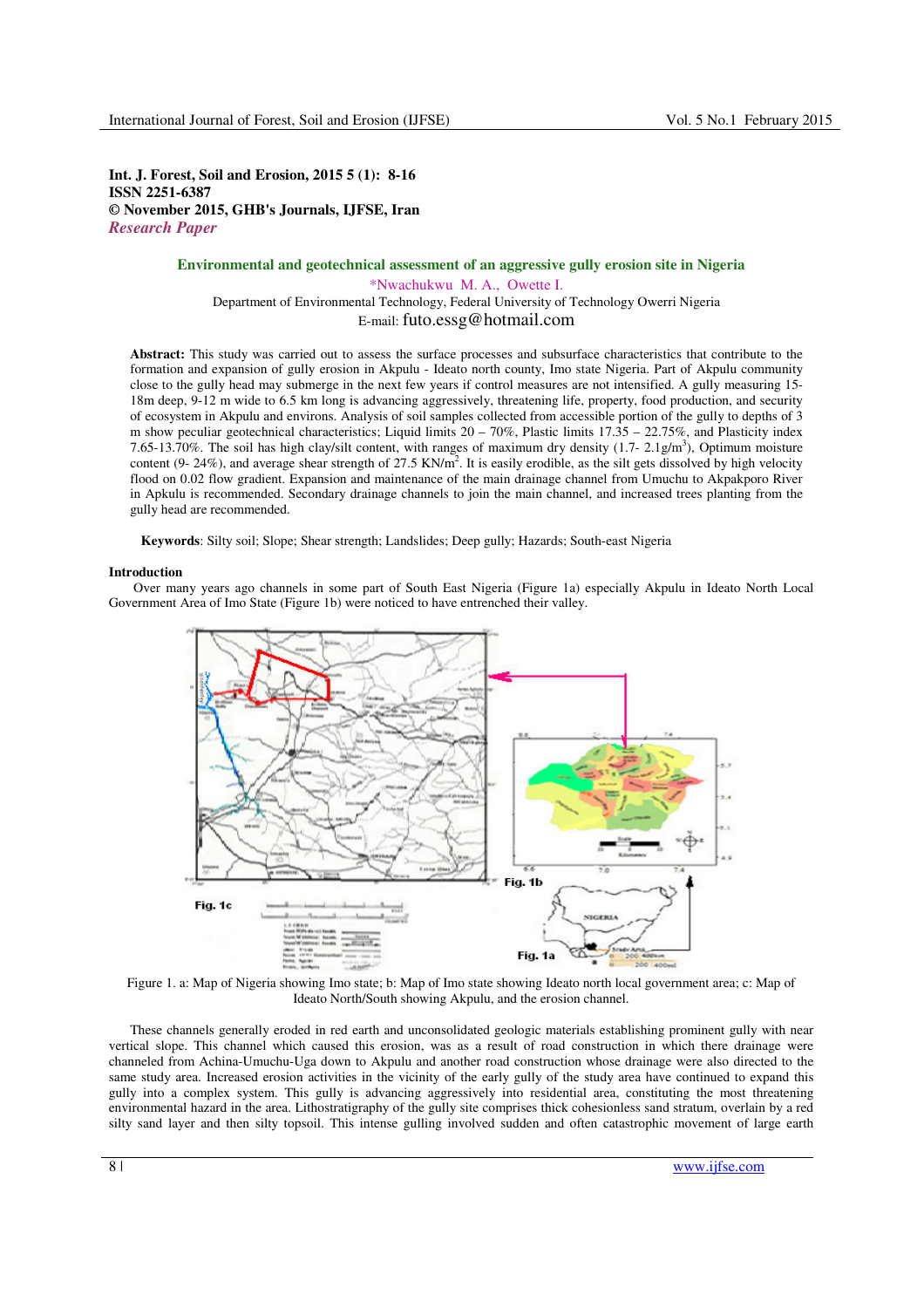masses (landslides) causing sudden death of human beings and other animals. Properties worth millions of naira have been destroyed, wrecked homes, pollution of Akpakporo River and washed road away.

Incident of gully erosion has caused much concern to the people of Akpulu, Ideato north local government authority, Imo state government, the south-east, and Nigeria. It has generated much attention among private and institutional researchers but with limited output. Studies have been conducted, seminars and workshop also held on the immediate and remote causes of this gully. Effort was made in the past to control the erosion menace, which resulted in the design and construction of concrete channel to conduct the erosion flood into Akpakporo River. This channelization from Umuchu through Akokwa to Akpulu (Figure 1c) is about a distance of 24.5 km. Later development of gully erosion from Uga linked the Umuchu-Akokwa-Akpulu channelization, and resulted in the channel overflow. This overflow created an uncontrolled secondary drainage channel aggravating the present headward movement of the gully south of Akpulu residential area. This has made the present channelization program under completion and repairs inadequate.

 This erosion has degraded arable land, to reduce food production in the area. It has reduced infrastructural development, and socio-economic aspect of the Akpulu community. It has necessitated an urgent administrative policy with new approach to land conservation and management in the area. The gully has caused the death of many people in the community particularly children. About four school children were killed and six others seriously injured at a time in 2001 when they fell into this gully. The children were all playing near the sites of the erosion when suddenly the ground caved-in and caused them to plunge head first into the over 50 feet deep gully. They lamented that help was late in coming as the depth of the gullies scared those who had come on rescue mission. "It took about two hours before people managed to bring them out and before then four of them had died and six in serious conditions." Beside Akpulu, a number of other communities in Ideato area sharing similar erosion threat include Umuago, Obodoukwu, Osina, Urualla, Isiokpo, Uzii, Ndiejezie in Arondizuogu, and Akokwa, to mention but a few. A major cause of the many erosion problems is linked to the abandoned federal government road project which culverts and drainages were not in place.

#### *Study Area*

Okwu Akpulu is bounded in the East by Uga, in the north by Isiokpo, in the West by Obodoukwu and in the South by Akwa ihedi in the south eastern Nigeria (Figure 1a). Okwu Akpulu lies between latitude  $4^0$  45'N and  $7^0$  15'N and Longitude  $6^0$  05'E and 7<sup>0</sup> 25'E in Ideato North (Figure 1b). Erosion channel to Akpulu is from Umuchu-Akokwa-Isiokpo-Akpulu; Umuchu-Uga-Akpulu with estimated distance of channelization =  $1.5+8.5+5+7.5+2 = 24.5$  km. Okwu Akpulu is located North-West of Ideato North Local Government Area of Imo State with landmass of about 5 km. It has a population density of about 1100 person/km<sup>2</sup> (Figure 1c). The soil of the study area is silty, well graded to poor graded sands and containing low to medium plasticity clay.

#### *Climate*

 The local climate of the study area is the same with the general climate of Imo State. The elements of the climate of the study area are as follows; rainfall season usually starts from March to October. This average yearly rainfall is about 2200mm with a monthly peak of 450mm in August. Its runoff from a distance of over 6km enters into Okwu Akpulu gully enroute to the Akpakporo River. Temperature of the study area is similar to the rest of other communities in Ideato north county area. The mean annual temperature ranges in the other of  $20^0c$  and  $30^0c$  respectively. The relative humidity of the study area varies normally within the period of the year. It ranges from 70% - 80% within April to other (wet season) and from 60% during the dry period (November - February).

## *Vegetation*

The study area falls within the high rain forest belt of West Africa. Its vegetative cover consists of the canopies of economic trees such as Palm tree, Melina and Oil bean tree. Other intermediate canopies consist of moderately populated trees such as Pears, Mangoes, and Bamboos etc. The under growth canopy is composed of shrubs, herbs and grasses. As a result of interplay between man and climate this original vegetation has been seriously altered. Deforestation, lumbering, bush burning and over farming activities by man has reduced the original forest to successive or secondary vegetation with patches of grasses shrubs and few economics trees

# (Figure 2a).

## **Literature Review**

#### *Gully Characteristics*

 Over 65 percent of the soil on earth is said to have displayed degradation phenomena as a result of soil erosion, salinity and desertification (Okin, 2002). Although the impact of rain drops on the shallow streams result to splash soil, it does increase turbulence, thus providing greater sediment carrying capacity (Collinet and Valentine 1985) and if these, minor channels are neglected or under estimated, with subsequent rainfall and run-off, it will develop to gully erosion (Duley 2008). The average size of Okwu Akpulu gully is more than 50m deep by visual assessment at the head cut. The Akpulu gully width is about 40m, and over 6.5 km long. Bottom of the gully rests on undulated sandstone overlain by a sequence of brownish to reddish sands, with interlayer of silt and clay. The gully sides fail by slumping while its head falls mainly by toppling and sliding (Figure 2). The discharge velocity into the gully at peak flow is estimated at 108m/sec and this may continue for over two hours after a heavy down pour (Owuama, 2001). The topography of Okwu Akpulu is undulated but generally dips southwards with a 3% slope on the average. Thus the undulating nature of Okwu Apkulu contributed to the problem of the gully in the area.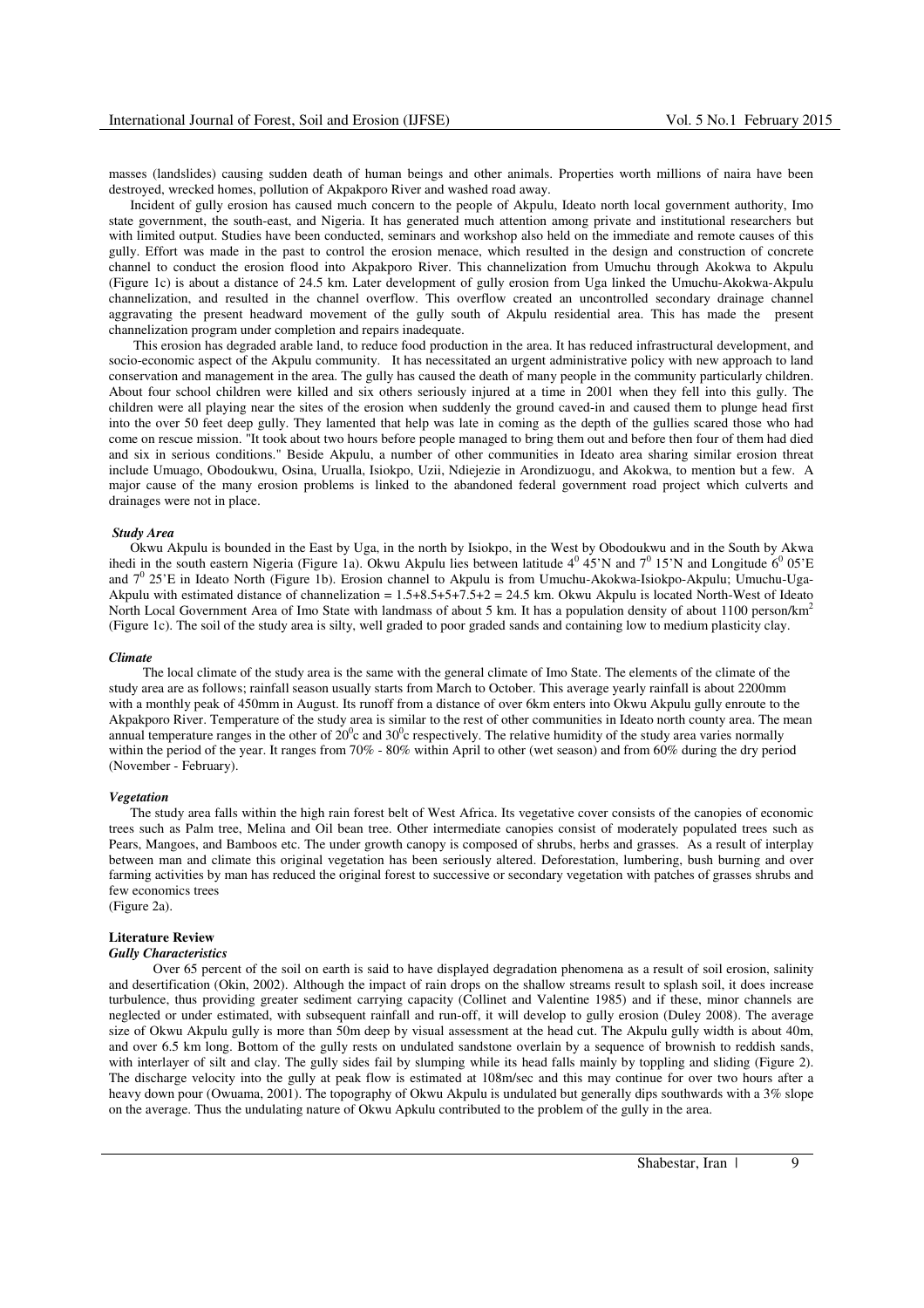Based on interactions and informal interviews with community members during this research field work, it is estimated that about 85% of Okwu Akpulu people are peasant farmers. They derive their main income from sales of agricultural produces like cassava, melon, yam, cocoyam, maize, palm oil, vegetable and fruit others depends in hunting and other agro forestry by-product for their little income. It is important to assess the negative impact of gully erosion to household economy and that of Ideato north communities affected. According to Burrow (1980) soil erosion has critical effects on urban and rural development. At present, it is the single most important environmental degradation problem in the developing world (Ananda and Herath 2003).

Troeh *et al* (1980) indicated that gullies are described as small, medium and large, according to dept and width9 medium sized gullies are between 1m to 5m deep. They further stated that gullies are considered to be active as long as erosion keeps the side bare of vegetation and inactive when they have been stabilized by vegetation. Gully erosion is an advanced stage of rill erosion much as rill erosion is an advanced stage of sheet erosion. A gully develops by processes that may take place either simultaneously or during different period of its growth. In engineering terms, the cause of gully erosion is the breakdown of a state of meta-stable equilibrium in the stream of water course (Hudison 1971). He maintained that running water in many form is the greatest agent causing erosion. That gully erosion occurs when the geological formation of an area has been affected by the seasonal variation. FDALR (1980) stated that gully result because the soil has failed, and concentrated run off has flowed on the failed soil, the phenomenon called gully resulted. He opined that man is a major factor in the creation of gully due to deforestation. The action of man on land degradation; according to Taniya (1988) the world has lost an estimated 200 million hectares of cropland due to erosion since farming began.

The reward of the natural vegetation cover for the various activities of farmers exposes the land to direct impact of the rain drop. Since impact of rain is responsible for detachment of soil particle which can then be transported by runoff water and for the breakdown surface to form a seal caused vastly increase in runoff. According to Lai and Russel (1981), the farmer is to be blamed for contributing to erosion. When wrong technique or wrong crops are input to a soil, a chain reaction of dividing productivity and erosion sets-in as soon as natural vegetation on the land is removed. It is continued that land-use or vegetation type conservation carelessly designed, and poorly built manmade structures also help to accelerate erosion. Hudec et al. (2006) observed that the most affected gully erosion areas are underlain by unconsolidated to poorly consolidated sandy materials. The cleaner, more porous and weakly cemented sands are the most prone to gully advance, which increases directly with an increase in the proportion of grains, more than 1 mm. in diameter. Ezezika and Adetona (2011) concluded that community-based, lowtechnology land management practices and public awareness programs through workshops could halt the development of many gullies in the Southeastern region of Nigeria. In this case, universities need intensify effort towards sustainability studies on erosion, and report findings in the form of public sustainability seminars.

## *Factors affecting formation and rate of gully erosion*

 A review of the opinion of selected scholars on the causes of gully erosion mainly in south-eastern Nigeria is hereby presented. *Floyd (1965)* attributed gully erosion to Soil characteristics and human activities. *Ofomata (1965)* saw gully erosion as mainly due to soil characteristics, but less human activities. *Ogbukagu (1976)* maintained that gully erosion is mostly due to geologic set- up and soil characteristics. *Egboka & Nwankwo (1985)* uphold hydrogeological and

geotechnical parameters as causative agent in the generation of erosion in the rain forest belt of Nigeria. *Nwajide & Hogue (1979)* identified topography, climate, and soil characteristics as major causes. *Smith (1995)* agreed that increasing population pressure is a major accelerator of gully erosion. *Abegunde (2003)* observed that deep gullies (>15m) and shallow gullies (<15 m) are developed by run-off water. *Ellison (2007)* holds on amount of raindrops, the intensity, and diameter of the drop as key factors. *Obiefuna and Adamu (2011)* recognized geological and geotechnical parameters as main causative agents in the formation of gullies. The varying opinions of these researchers become significant from one location to another. Thus what might be the cause(s) of erosion in a locality may not apply in another locality. Causative agent(s) of gully erosion may reduce or increase, thereby mitigating or aggravating erosion respectively.

 *Man made factors:* Poor land use, poor road construction and design, Mining, include inappropriate location and abandoned borrow pits. Vehicle trails and cases of overgrazing. *Physical factors:* Precipitation; Energy of rainfall (E) = 0, 199 + 0, 0873 log I) which depends on duration, size and erosivity of precipitation (*Ellison, (2007).*  $E =$  kinetic energy of the rainfall per mm of rain amount (MJ/ha mm), and

 $I =$ rainfall intensity (mm/h).

Total kinetic energy of the rainfall  $E_t$  = P.E and hence erosivity (Troeh *et al* 1980) With P = quantity of precipitation (mm) *Topography:* Elevation, size and shape of a drainage area, as well as the length and gradient of its slopes. The slopes of the land surface over which water flow influences runoff velocity and volume

#### **Materials and method**

#### *Field Techniques*

 The field techniques bordered on two stages of mapping; the first stage was identification of the gully erosion channels, while the second stage involved measurements with GPS and collection of soil samples into brown polyethylene. GPS was used to measure elevation along the erosion channel and coordinate of the gully erosion site. Oral interview was also conducted with selected members of the community. Gully sites and drainage channels including the natural erosion channels and the concrete control channels were traced by foot. Three soil samples were collected from the accessible gully face at 1 m interval. Usually the weathered gully face was cut off, in order to obtain samples from fresh surface. Sample were serially numbered at the point of collection, and followed by laboratory analysis as samples were subjected to a number of laboratory tests including grain size distribution (Sieve analysis), direct shear test, compaction test and Atterberg limit tests. Depth of incision and width of the gully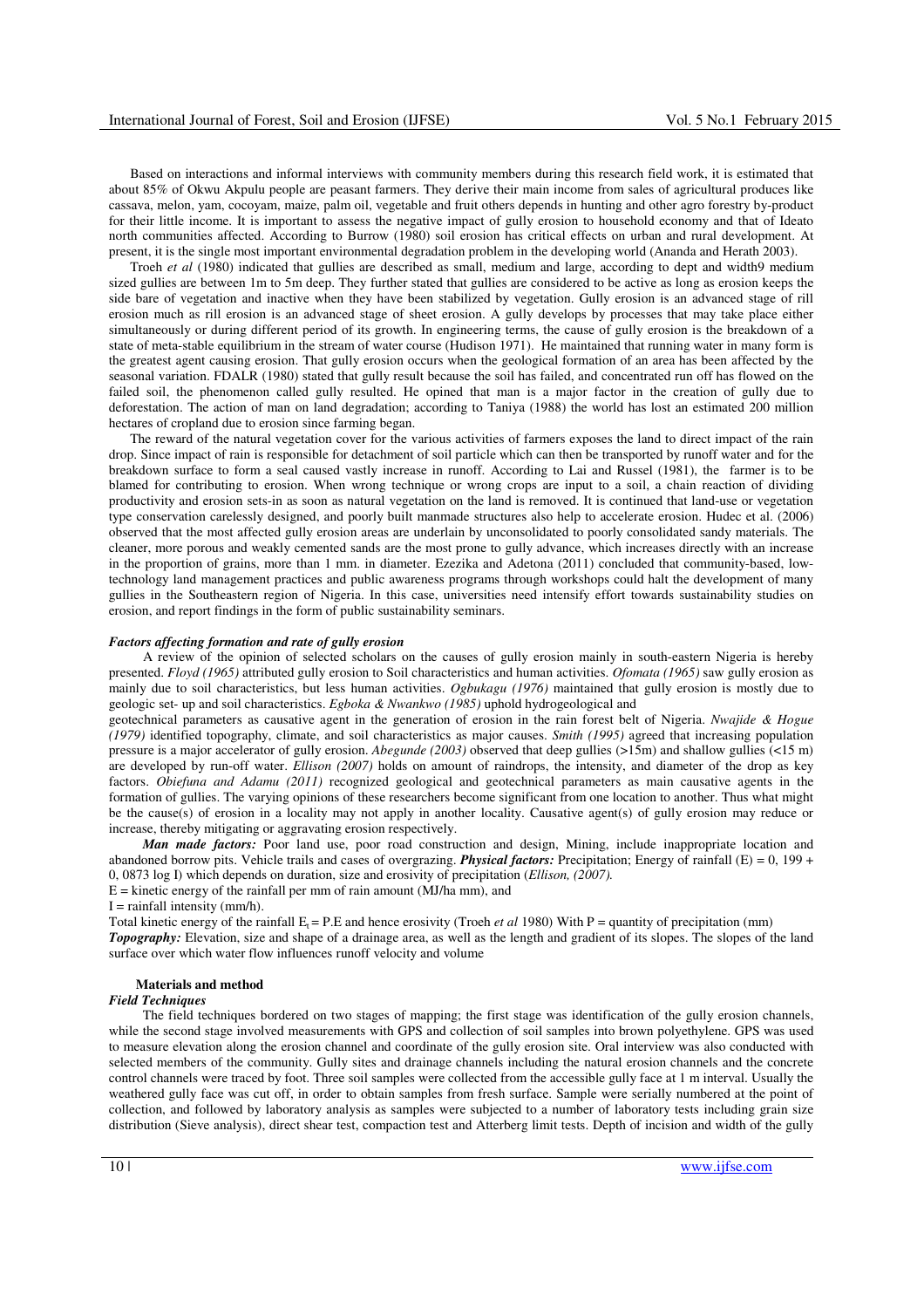were measured with tape. The depth of incision measured 50 m, and width was 40 m. The gully head estimated incision point has a distance of about 200 m to nearest residential area.

#### *Laboratory Techniques*

The following geotechnical parameters were determined as follows: *Atterberg Limit Test;* The Atterberg or consistency limit tests include liquid limit and plastic limit tests.

*Compaction Test (Proctor);* Determine optimum moisture and the maximum dry density relationships of the soils to erosion. *Grain Size Distribution;* Measured clay-silt content of the soil, and detail particle size analysis. *Direct shear test:* One of the most important engineering properties of a soil measured the soil's erosion shearing resistance.

## *Statistical Analysis*

Data obtained were subjected to statistical analysis to produce the following curves:

- Liquid limit flow curves as number of blows against percentage moisture
- Dry density against percentage moisture to obtain optimum moisture content (OMC) and maximum dry density (MDD)  $mg/m<sup>3</sup>$
- Percent passing sieve vs. sieve size and
- Shear stress  $(KN/m^2)$  vs. Normal stress  $(KN/m^2)$

#### **Results**

 Gully site has thick vegetation cover to have aided erosion control, but the prevailing natural trees and plants, and nature of soil are not supportive (Figure 2a). A secondary erosion channel to the active gully head is developed off the concrete control channel following frequent overflow or the inadequate size, and alignment of the concrete channel at spill points. At some locations, palm tree trunks are used by villagers for improvised pedestrian bridge (Figure 2b).



Figure 2; a. Trees slumped and grow in the gully b. Secondary drainage channel to the gully



**Figure 3;** a. Inprovised wooden bridge carried away by flood b. A recent gully slide surface, gully face, slope and deep consists of sluped trees or vegetation cover, prevents complete view. Gully vegetation predominantly consist of indian bamboo (Bambus Vulgaris) planted originally to check advancement of the gully.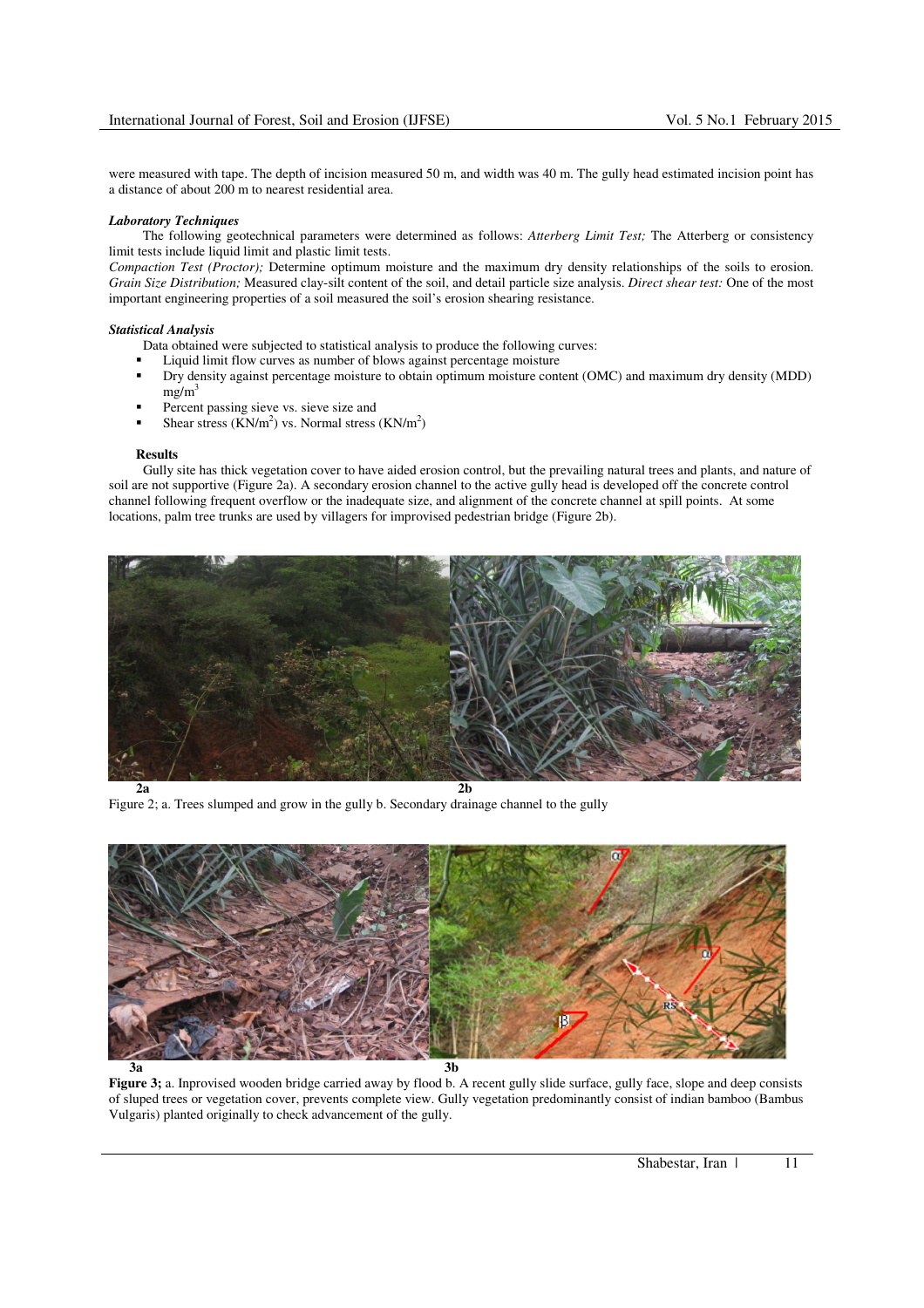Different waste and valuable materials, including shoes, clothing, and household items can be found along the erosion channel. Villagers testified horrible cases of buried corps exhumed from another community and transported to Akpulu by erosion. Full length wood planks previously used for improvised bridge can be found in the drainage channels (Figure 3a). Figure 3b is a section of the Akpulu gully showing width of recent slide surface; Slope  $(\alpha)$  of gully wall varies from 550 around gully deep (15-18 m) to 75o around gully top.

## *Natural slope of erosion drainage channel*

 Five elevation points were measured at 200 m interval from the gully head, and along the natural drainage channel (Figure 4) . A gradual increase in elevation was observed from the gully head to 1.0 km upland. By direct reading using a GPS, the following data were collected (Table 1).



Table 1: GPS field measurements

**Figure 4** Natural slope of erosion channel

Figure 4 is based on the GPS data of Table 4 giving a total vertical distance of 75 ft (22.9 m) to a total horizontal distance of 1000 m. This represents a drainage slope of **0.02** across Akpulu area, along the natural erosion channel. According to Obiefuna and Adamu (2011), the engineering aspects of soil erosion control should be geared towards changing the slope characteristics of the area so that the amount and velocity of run-off are decreased.



Figure 5 and 6 shows graph of percent grain passing sieve against sieve size, and weight retained against sieve size respectively of the three samples.

 Sample 1, collected 1 m from surface has 74.7% fines. This is the highest percentage of fines less 0.075mm or clay/silt content of the three sample depths. Sample 2, collected 2 m depth from surface contains 37.8% fines, about half the clay/silt content of sample 1. Sample 3, collected 3 m from surface has 31.5% of fines. The three samples consist of red earth cohesionless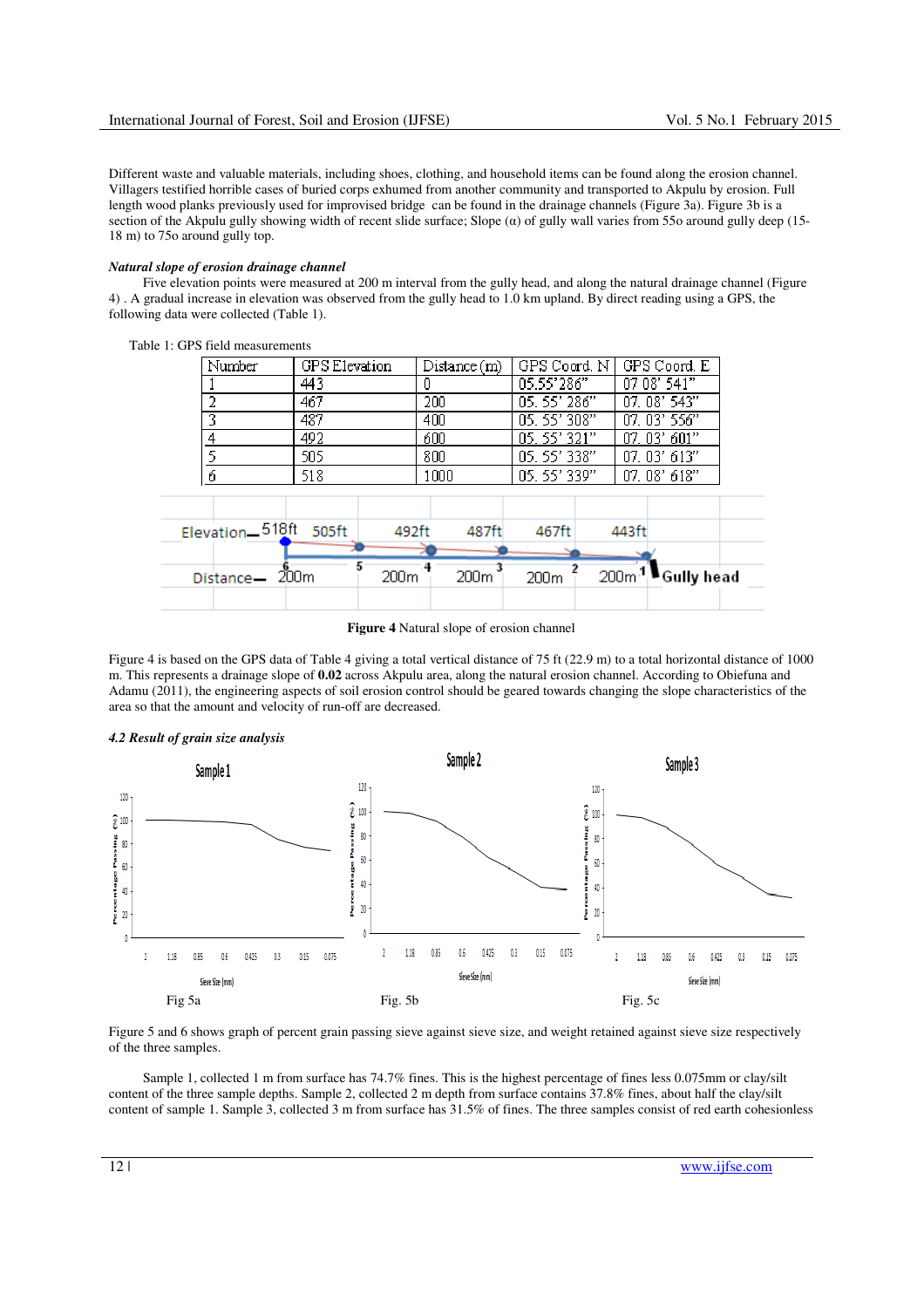soil. This result confirms that the Akpulu soil has increasing downward coarse sequence. The topsoil is predominantly silty, making the soil easily erodible. Presently a gully measuring 15-18m deep, 9-12 m wide to hundreds of meter long is observed.



The basic principle of Akpulu gully erosion is the fast dissolution of the prevailing high silt content of the topsoil. The silt easily dissolve and transported as wash load carried within the water column as part of the flow.

#### *Shear test analysis*

 Because of the low sand grain content, high flow velocities, the significant channel slope, greater of the grains will become suspended load, compelling low shear strength to the soil. Figure 7 illustrates the result of direct shear test for samples 1-3. Result show average shear stress of

27.5 KN/ $m^2$ . This is naturally low to resist erosion even under reserved vegetation canopy.



Optimum Moisture Content (OMC): The moisture content at which the maximum possible dry density is achieved *for a*  particular compaction energy or compaction method. Figure 8 show dry densities in mg/m<sup>3</sup> corresponding to the maximum point on the moisture content/dry density curve reported as the maximum dry density (MDD) to the nearest 0.01. The percentage moisture content corresponding to the maximum dry density on the moisture content/dry density curve is reported as the optimum moisture content (OMC) and quoted to the nearest 0.2. Result show plasticity index 10.15-13.7%, average OMC of 12.7%, and average MDD of  $2.01Mg/m<sup>3</sup>$  for the erosive top layer of Akpulu soil.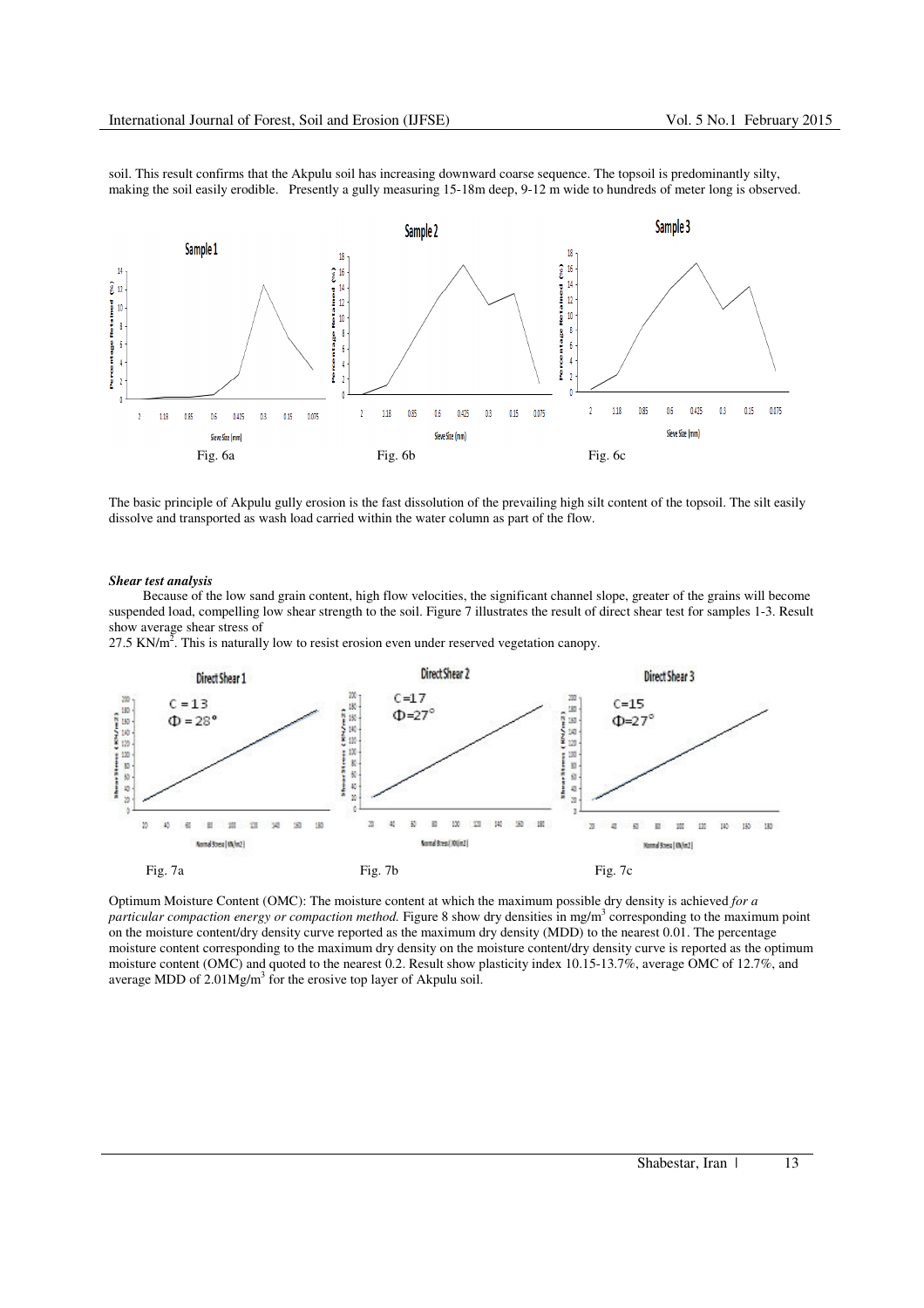

Figure 8. Graph of compaction test for the three soil samples

 Okunade 2007a, working on the geotechnical properties of major problem soils of parts of Imo state, including around the study area, reported the following properties; liquid limits  $20 - 70\%$ , plasticity indices (5 – 55) %, plastic limits 10 – 50) %. He found MDD between 1.7- 2.1g/m<sup>3</sup> and OMC between 9- 24%. Okunade's work justifies our findings with respect to liquid limit, OMC, plasticity index, and MDD. It is imperative therefore to conclude that Akpulu soil on its own is a major problem soil; highly susceptible to gully erosion.



Figure 9 illustrates the result of liquid limit test on the three samples with average liquid limit of 30.16%. Two plastic limit (PL) tests for each of the samples gave average of 17.35%, and plasticity index (PI) = LL-PL gave average of 10.15% for sample one. Sample 2 has average PL of 22.75%, and a PI of 7.65%, while sample 3 has average PL of 18.9, and a PI of 13.7%. Onweremadu et al. (2007) related pedality and soil moisture retention characteristics to erodibility of selected soils. They observed that liquid limit of 10-62%, plastic limit of 10-45%, and plasticity index of 0.0-17.8% ranges, show high variation that increases erodibility of soil. Comparing these values with our findings confirms Akpulu soil as naturally highly erosive.

#### *Geometry of Akpulu gully*

 Figure 9 illustrates the type geometry of Akpulu gully. The fine texture of Akpulu intact soil with high silt content and fines supports gully erosion. This is particularly effective with the silt content increasing upwards (fining upward sequence). A situation of this nature reduces soil strength and cohesion, thereby enhances soil erosivity to a critical depth. The critical depth is the depth where erosion has stabilized due to increased slide embankment. Slide embankment consist soil dislodged by sliding, partially washed, with greater percent of the silt dissolved, thereby increasing cohesion. In Akpulu gully, a critical depth of 15-18 m was estimated, as provided by the amount of sliding and grain retention supporting stabilization. Gully width varies from 9 to 12 m, which combines with the gully depth to make the gully area terrible, impassable, and a living environmental hazard to the immediate affected area of Akpulu community.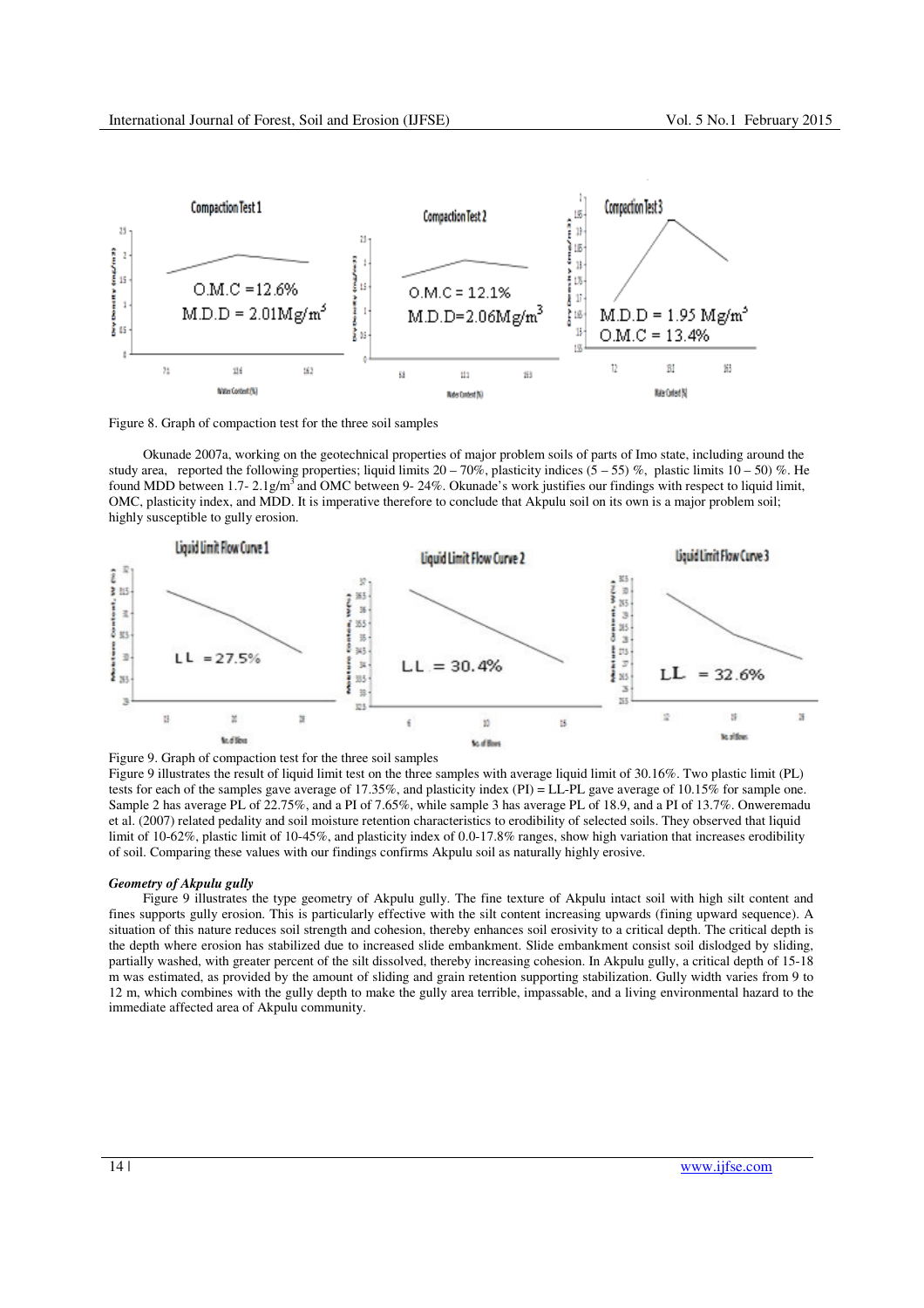

Slide embankment angle  $(\beta = 60^{\circ})$ 

### **Summary and conclusion**

To check erosion, efforts should be directed towards identifying, removing or correcting the causative agent(s). This study has confirmed that roads and building constructions are the major activators of erosion problems in Akpulu while soil characteristics such as high silt content are the support factors. The erosion has affected the value of lands negatively in the affected communities. It has reduced the rate of physical development in the area. Natural environmental conditions such as gradient of topography and climatic conditions of the rain forest belt are contributing factors responsible for soil erosion in Akpulu. Inadequacy of the existing engineered concrete drainage channel conducting flood from Umuchu to Akokwa, through Isiokpo, and from Uga to Akpakporo River in Akpulu contributes to the soil erosion problem in Akpulu. Soil erosion has resulted in the loss of lives and properties in the community. It causes siltation and contamination of rivers and streams in the area. Soil erosion has reduced the agricultural output of the community thereby increasing poverty and hunger in the area**.** The erosion menace has drastic effects on ecosystem of plants and several organisms inhabiting the affected area.

 The relevant authorities have not made much effort towards combating the menace of erosion in the study area, whereas gully erosion is the greatest environmental hazard threatening the part of Nigeria. The present situation calls for emergency response to save a large segment of the community residential area from being submerged in the next few years. Recommended emergency response operations may include the following control measures:

- *(a) Engineering:* Engineering structure such as dam, dikes, concrete drainage channel, spill ways, retaining walls, etc. may be designed and constructed wherever suitable to divert or channel flood to nearby streams. This will slow down flow rate of flood, and reduce its erosive energy.
- *(b) Biotechnology:* Identification and planting of local plants and tree that can help in controlling the erosion in Akpulu is urgent. In south-east Nigeria, the following plant species could be used for gully stabilization, Anacardium Occidentalis, Acioa barteri, Pentaclethra Macrophylla, Bambus Vulgaris, Gmelina Araborea, Centrosema Pubescens, Pinus Caribeam, Eupatorium Voge iii, Baphia Nitida, Elaesis Guinesis Panicum Maximum and Pennisetum Purpureum. Tree planting can be either through;
	- Forest tree planting that could regenerate the soil by its leaf falls, which in turn decomposes and encourages under growths to cover the soil. The leaf litters also makes the soil absorb more water and thus reduces runoff.
	- Establishment of orchards of fast-maturing fruit trees or multipurpose trees that could also help to rejuvenate the soil and produce food.

#### *The following recommendations are therefore made*

- *Environmental impact assessment:* Road contractors will present environmental impact assessment (EIA) of their road project for approval by the government authority prior to commencement of the project. The EIA must contain a proper drainage design at both sides of the road channeled to the nearest water way.
- *EIA implementation:* Government regulation through a special trained environmentalist should monitor the EIA implementation during execution of the road project.
- *Community efforts:* The affected communities will help in conserving their natural environment through monitoring their activities to avoid initiating erosion.